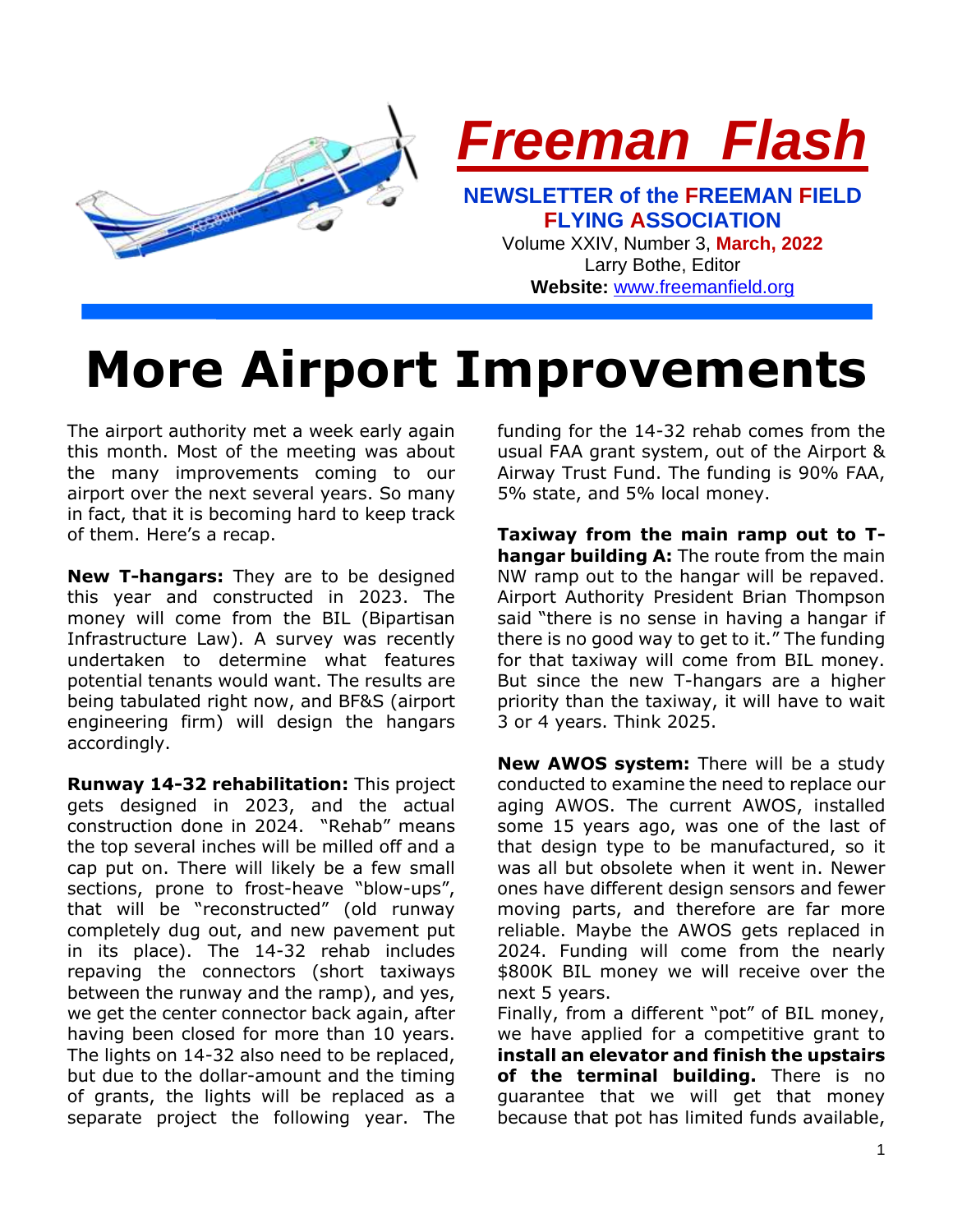and we have to compete with other airports to get a share of it. This one is a *maybe*, with no time frame as to when it might take place.

## **Other Airport News**

It's pretty quiet. Don and Victoria tell vour editor that, other than all the planned improvements, nothing much is going on. The maintenance crew is thinking about the start of mowing season. Some excess equipment is being sold. Quiet is good.

# **FAA Wright Brothers Master Pilot Awards**

The Master Pilot award push is gaining momentum. Besides Gregg Pardieck and myself, we learned that Bob Walker (Dr. Bob, not UPS Bob) is also eligible. And, while looking something else up, I found that I'm eligible as of May  $13<sup>th</sup>$ , not sometime in August, as I had originally thought. That means I need to get to work on my own documentation.

If there is anybody else out there that has been flying for 50 years or more (since first solo), and not had any serious FAA violations, please let me know, and we can get you started on the paperwork to receive the award. LBothe@comcast.net

### **FFFA News**

**2022 dues status**: Boy, we're getting down to it. There are now just 3 people who haven't paid their 2022 FFFA dues. I'll send them another reminder soon.

March meeting, on 3/10: After our usual dinner at San Marcos, we moved to the museum. We met around the conference table and discussed changes/improvements for Airplane Ride Day. Penny Litz and Aaron Frey had submitted lists of suggestions right after last year's event. Mark Bowling (who couldn't be present due to illness) had mentioned several things at the February meeting. Larry acted as moderator of the discussion. We ended up with a list of about 10 items we can do to make things better for

2022. One thing looks pretty sure, we will need to ask for a little bigger donation in order to cover increased fuel cost. Unless things get totally out-of-hand, it looks like going from \$20 up to \$25 will do it.

**Next meeting, April 14th:** We'll start out at San Marcos for dinner ay 5:00PM. Please join us. After that we're off to the museum for the formal meeting at 7:00. ….. The program for April will be review the "whys" behind some of the common things we do in everyday flying. This program is a result of a discussion I had with Helmut Weislein during the ground portion of the Flight Review I did for him earlier this month.

# **FFFA Member Activities & Accomplishments**

Almost every month Helmut and I fly somewhere for lunch. It's often French Lick because it's convenient for Helmut to fly almost straight north from Breckinridge County, KY, where he keeps his plane, and for me to fly over from Seymour.



L to R: Gerry Whitson, Larry Bothe, Roy ???, and Helmut Weislein at Ohana Hawaiian Bar & Grill in French Lick on March 9<sup>th</sup>.

Helmut tells other pilots down his way that we are going, and some come along. We do it during the week, and on fairly short notice. We keep an eye on the weather and when we see a good day coming up, we go for it. Penny Litz sometimes joins us, but right now she is doing some regular substitute teaching, and can't make it. If you would like to be called, so you can join our little lunch flights, call me at 812-521-7400, or send me an email, and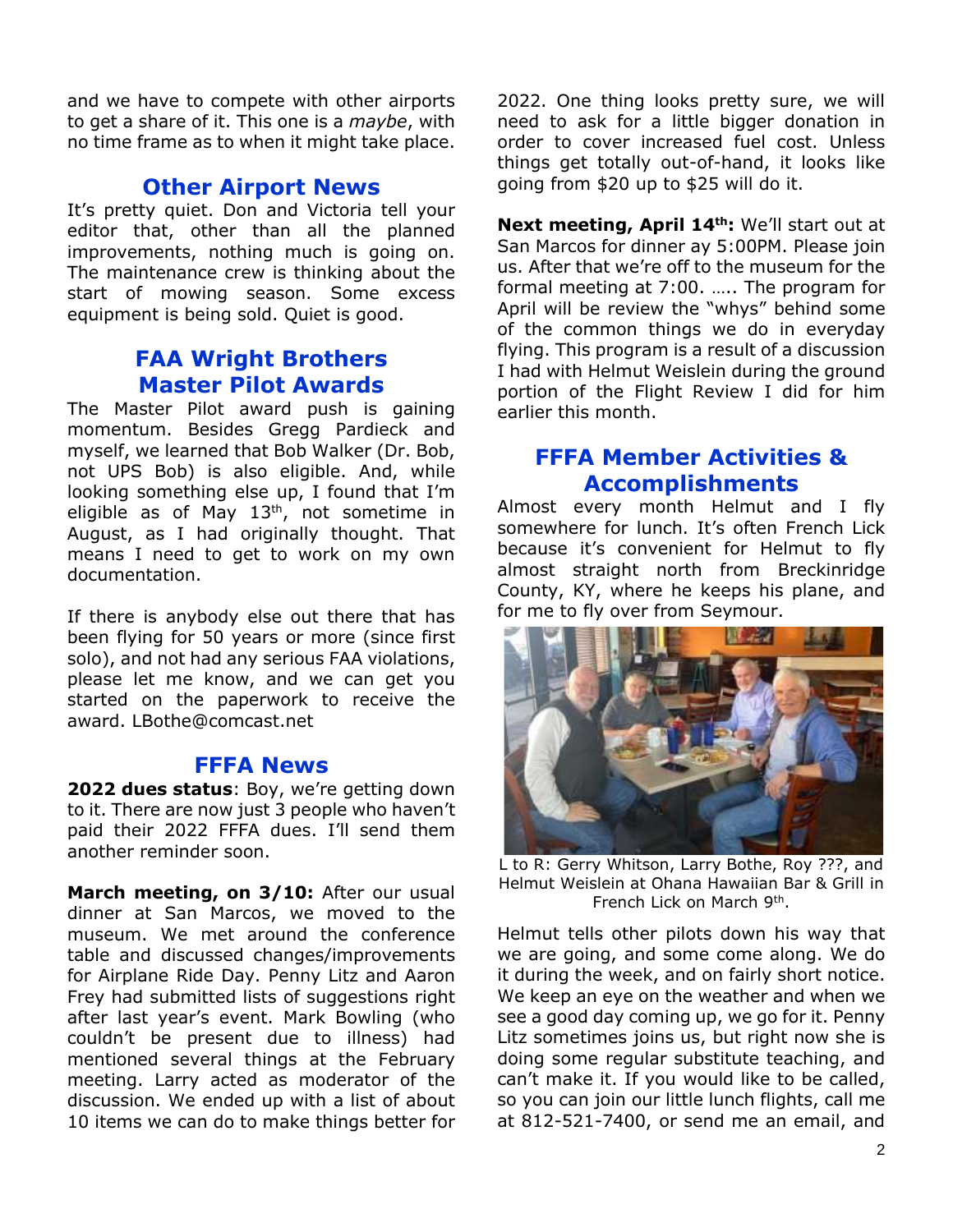I'll let add you to the list of people we notify when we decide to make a flight.

Helmut finally got to fly the glider he bought from Maggie Hettinger. He hadn't flown gliders for a long time, and needed a checkout from (Dr.) Bob Walker. Since Helmut was flying a glider (instead of towing them) they needed John Uhl to fly the tow plane. And they needed to all be available at the same time, with good weather. It took a



while, but Helmut looks happy with his purchase.

It would be nice if some others of you would send me pictures and tell the rest of us where you have been flying lately. With seventysome members, surely somebody else must be flying somewhere. Tell us about it.

## **LSC Glider News –**

Coordinated by Bob Walker ("UPS Bob")

#### **Steve Hayes provides an addendum to his December article,** *Gotta Go*

Ladies, I have an update specifically for you on a new urine management system. Maggie Hettinger passed this information on to me in an effort to keep women pilots up to date on new developments. The following is a summary of an email from Kathryn Fosha [\(kathy.fosha@gmail.com\)](mailto:kathy.fosha@gmail.com) that was sent to the Women's Soaring Pilots Association (WSPA). Address inquiries to Kathy Fosha at the above email.

The Easy Peesy device was developed by Katrin Senne of Germany in 2019 specifically for women glider pilots making long flights, and for adventurists around the world. Kathy related her experience with the Easy Peesy. Prior to using the device, she was using

maximum capacity diapers and often found herself exceeding their capacity after 4-5 hours. With the Easy Peesy, her longest flight duration was 8.25 hours. She was completely dry and without leaks after consuming 4 liters of water during the flight. "It integrates into either a stand-alone urine collection bag that can be placed in the space behind the knees or behind the seat back, or with some rubber tubing and quick disconnects; it can integrate into an existing pilot relief system."

Kathy has several kits (adapters and collection bags) for sale and can ship anywhere in North America.

## **Museum Archives News of the Freeman Army Airfield Museum**



*The Freeman Army Airfield Museum is a completely separate entity from the Freeman Field Flying Association. Some of our board members (L. Bothe, K.* 

*James) overlap. The FFFA on occasion supports the museum with gifts of money for worthy projects. FMI [www.freemanarmyairfieldmuseum.org.](http://www.freemanarmyairfieldmuseum.org/)*

The museum continues to add new and/or enhanced exhibits. We're just completing a display stand for the Spitfire landing gear wheel well fairings that have been stood up



against the wall in the museum for more than 20 years. We'll have a photo of that display in the next edition.

Joe Clegg and Marty Schwab have been working on making our Fw-190 main landing gear leg (photo at left) a free-standing exhibit. It is another item that used to lean against the wall. So far, they have it stood up and braced. Additional clean-up and some paint will have it ready for display.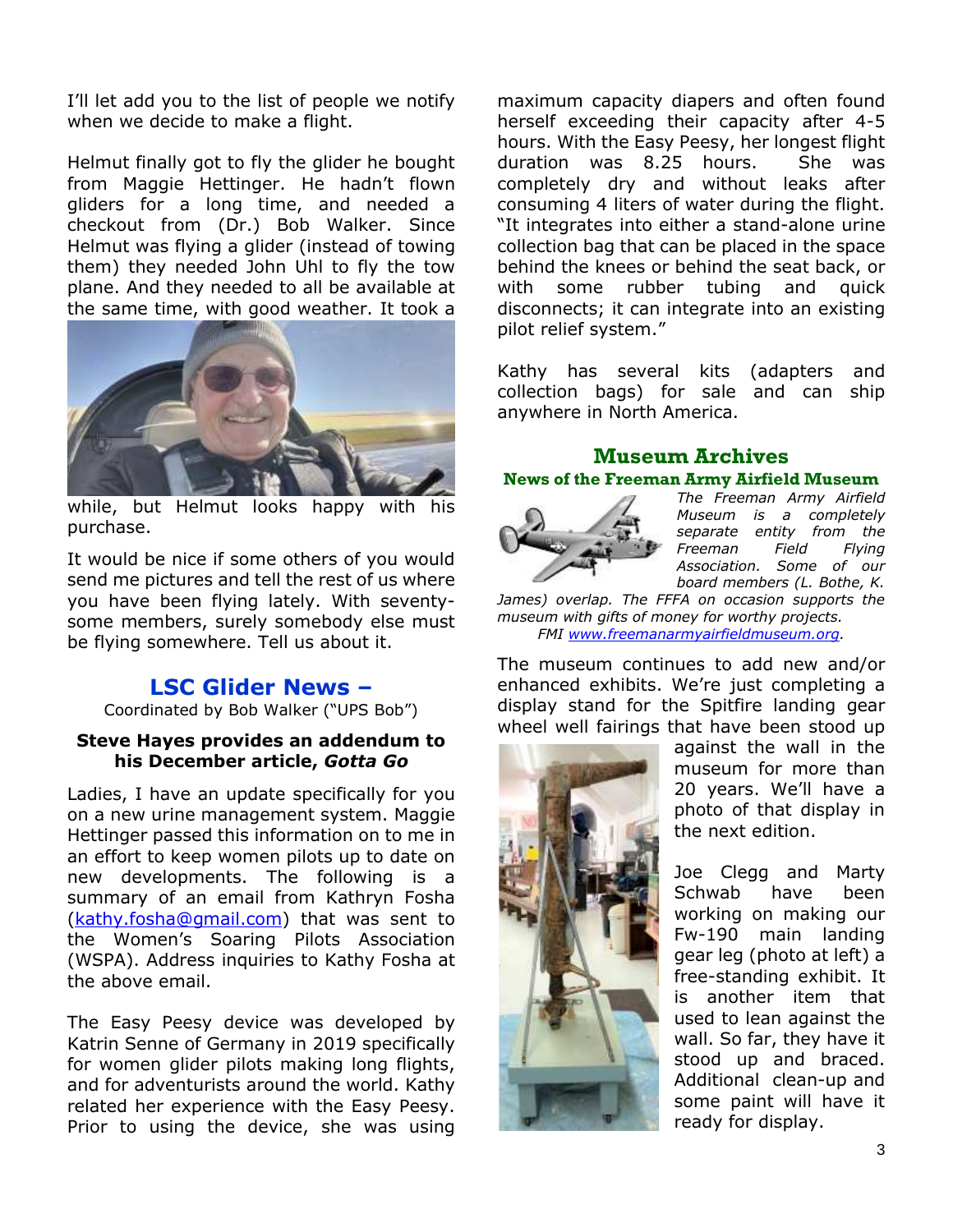On March  $12<sup>th</sup>$  a stylized machine gun silhouette was added to the Bf-109 wing panel display. Here's a picture.





January Rutherford has joined the museum Board of Directors. She's digging right in, learning about the issues that face the museum right now, and about the nuts and bolts of operating the museum and giving

tours. January has excellent communications skills from her years with the newspaper, and more recently as the mayor's Communications Assistant. Welcome, January.

# **Airline Perspective –** 5G Update and News Around the World, by Adam Springmeyer

Happy Mardi Gras, Ash Wednesday, Saint Patrick's Day, and First Day of Spring to all our members. This article was started from my hotel room in Boston. I am on a 24 hour overnight, and have four (4) legs that will start at 1:23 p.m. tomorrow (3/7/2022.) Since I was not able to provide an article in time for last month's early publication, this one has lots of important news.

First, there have been several of updates with regard to the 5G. Embraer, Boeing, and Airbus, were required to send information on their systems to the FAA for review. All systems on the ERJ-170 fleet were cleared and approved for use at all airports with 5G

cell towers. The only restriction that we are seeing is not being able to use Category II or Category III Instrument Landing System (ILS) or RNP (Required Navigational Performance) instrument approaches. The FAA has begun testing these types of procedures at 50 different airports around country. Right now, that process is stalled. I expect to have more information for you next month. Finally, FAA has set up a database of airports with specific runways where 5G interference does not occur. These runways are called AMOC (Alternative Method of Compliance). The database is updated frequently, so like NOTMAS, please check the database for airports where we intend to fly.

During the State of the Union Address at the beginning of March, President Biden stated that COVID-19 numbers are falling at neverbefore seen levels. He credits the vaccination mandates for this. Washington D.C. and the Capital building were deemed mask free the night of the speech. However, the TSA announced they are unwilling to remove the mask mandate at this time. The mask mandates will stay in place through April 18<sup>th</sup>. Yours truly has had to deal with plenty of people who do not want to wear a mask. This conflicting guidance will likely create more issues in the future. More next month.

Now let's get to the new news… Frontier Airlines bought a majority share of Sprit Airlines. This was not expected by 99.99% of the pilots. Prior to the purchase, Frontier had announced the closing of their Chicago O'Hare base. The next night, they bought 51.5% of Spirit. It has now been announced that 3 new bases will open for the New Frontier/Spirit merger; Atlanta (ATL), Phoenix (PHX), and Miami (MIA). The route structures are expected to change through these cities, as well as the trip pairings for the pilots and flight attendants. As it stands now, there will be 70% day-trips if you are based in those cities. There are big cost savings associated with "day trips". I'll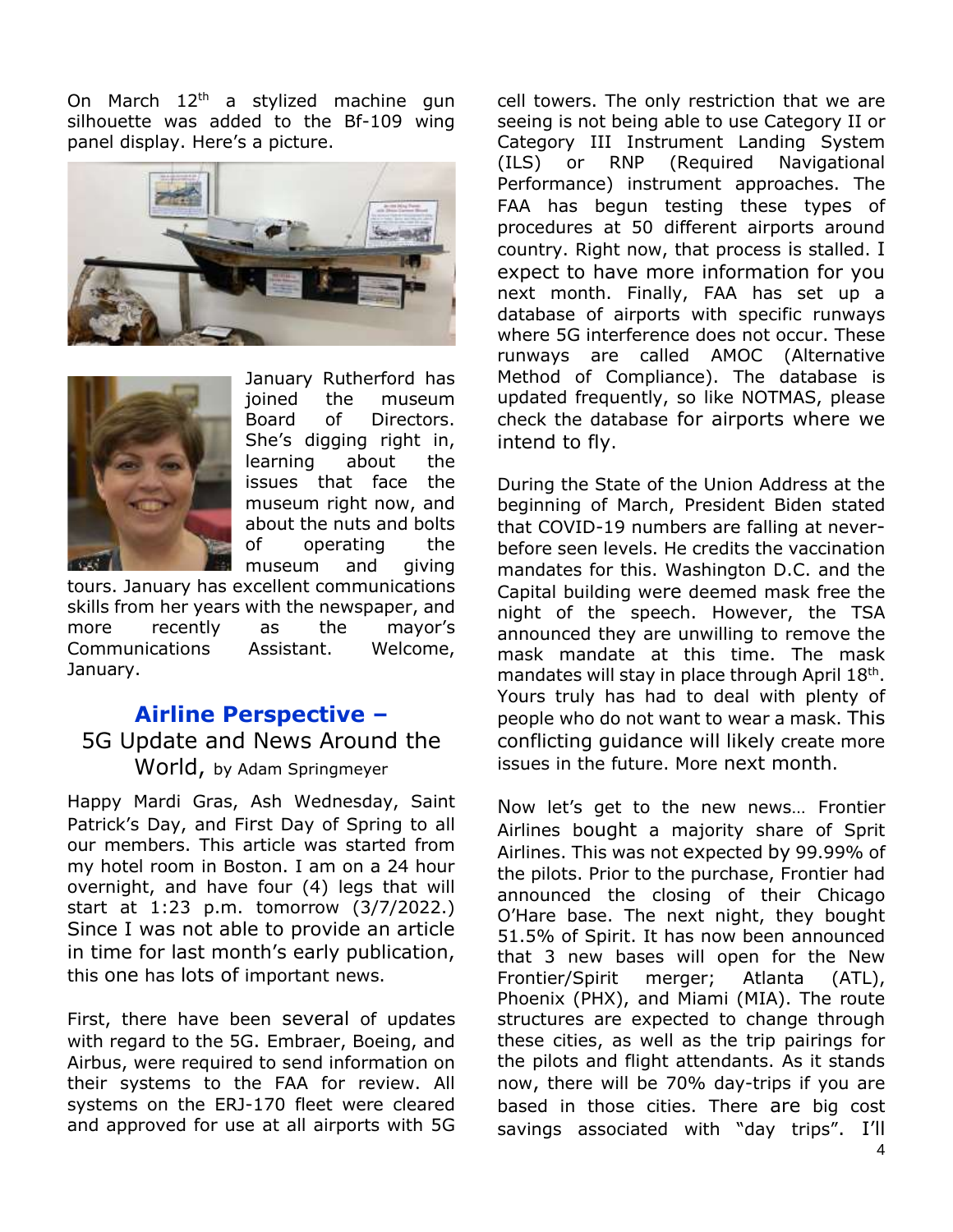explain that in a future article. It is still unclear how the seniority lists will be merged.

On March 8th, Denver's Attorney General filed a lawsuit to stop the Frontier/Spirit merger. His brief states that these airlines have the lowest customer service ratings in the United States, and if allowed to merge, they will go unchecked; no improvements will be made. The AG continues to cite that Frontier has tens of thousands of passengers who never received a refund of their ticket charges due to COVID-19 cancelled flights. Frontier just offered another flight within 365 days of the original flight date. If the passenger failed to use this credit, then they lost all their money. My mother had this same issue, and lost over \$900 for a trip to Florida that did not happen.

Of course, with Russia invading the country of Ukraine, many people are concerned with inflation, rising gas prices, and the possible breakout of World War III. Some interesting things have happened with aviation as a result of this conflict.

1. Many countries have blocked their airspace to any Russian registered aircraft. The Ukrainian airspace is closed to all countries, except for military aircraft.

2. *Sabre*, the company that provides technical and computer services to many airlines, has stopped all support to Aeroflot, the Russian carrier. This cuts off all takeoff and landing performance numbers, communication between the aircraft and their dispatchers, and prevents booking/ticketing of passengers. Aeroflot now has to go back to the basics of airline flying, with pilots doing their own calculations, and their reservation department booking their own passengers.

3. Aeroflot lost 35% of their stock value in a single day. The trading of this stock has completely stopped for the present time.

4. Delta Air Lines has stopped its codeshare agreement with Aeroflot. Before, passengers could purchase a ticket on Aeroflot, and be on a Delta aircraft when coming or going to the US. United, American, UPS, and FedEx have stopped all service to Russia as well.

5. Boeing and Airbus have stopped all trade with Russia and Aeroflot. Currently, Aeroflot uses

mostly Boeing and Airbus aircraft. No parts or technical service will be provided to Aeroflot for the foreseeable future.

6. Moscow International Airport has a fuel shortage; it can't fuel aircraft for departure. The airport is turning into a parking lot. There are essentially no cargo flights in and out of Moscow.

This changes the ball game for aviation. More on Ukraine and commercial aviation next month.

Thanks to each and every member for reading these articles and to those of you who send in requests for different topics. If you have any questions that you would like to have answered, please email me at [adam.springmeyer@gmail.com.](mailto:adam.springmeyer@gmail.com) Fly Safe, and Blue Skies.

Ed. Note: I screwed Adam up last month by deciding on short notice to publish the newsletter early, before I went to FL. It's early again this month, because the airport authority met a week early. However, this time I gave Adam sufficient advance warning.

# **Interesting Aviation Links**

Nobody sent me any good internet aviation links this month.

# **Aviation Humor**

No humor items were sent to me either. And since I can't just keep copying stuff from Mike Foushee (editor of the EAA 729 newsletter), we'll just have to wait and see what next month brings.

# **Sell – Buy - Announcements**

**Seymour Glider Operation Information** The Louisville Soaring Club would like aircraft flying at SER to know that the gliders almost always operate off runways 14/32. However, that does not mean that the wind favors 14 or 32. The gliders and tow plane use 14/32 because it is convenient to where the gliders are stored. … All the gliders have radios. When approaching the field, especially on weekends, call addressing *Seymour Glider Operations* and ask where the gliders are; they will tell you. It actually works best, when glider operations are in progress, for power planes to use 5 or 23. FMI [www.soarky.org,](http://www.soarky.org/) or call Mike Carlson, President, 502-321-6349.